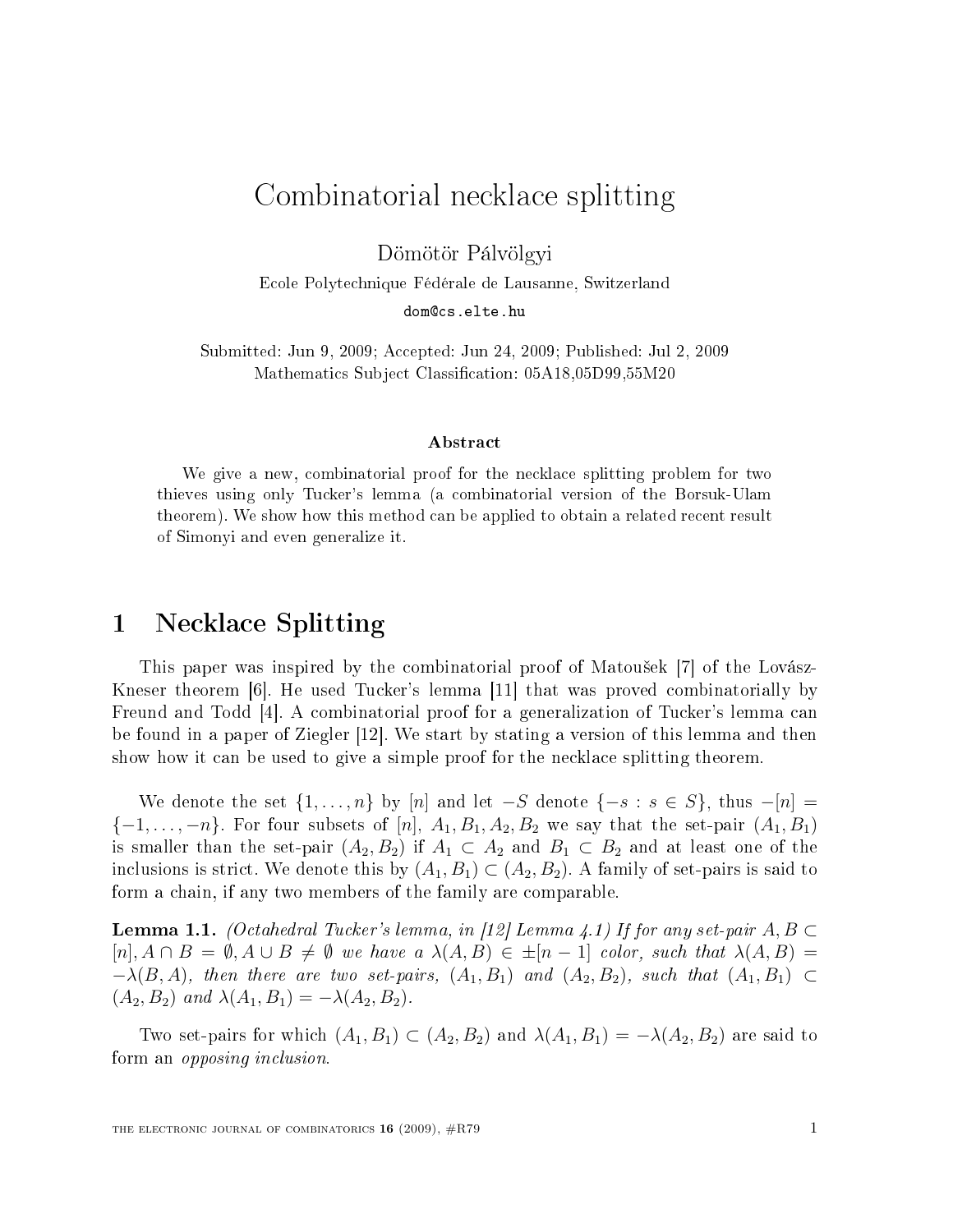In the *necklace splitting problem*, we have an open necklace with  $k$  types of beads,  $a_i$  beads of the  $i^{th}$  kind and p thieves want to split it by using as few cuts as possible, such that each one of them gets  $\lfloor a_i/p \rfloor$  or  $\lceil a_i/p \rceil$  beads of the  $i^{th}$  kind. They are allowed to cut the necklace between any two beads and then divide the parts among themselves arbitrarily. If the different types of beads are after each other, then it is easy to see that  $(p-1)k$  cuts are necessary. That this number is always enough was proved for  $p=2$  by Goldberg and West  $[5]$ . Later Alon and West  $[3]$  gave a simpler proof using the Borsuk-Ulam theorem. This was generalized to arbitrary  $p$ , each kind having a multiple of  $p$ number of beads by Alon  $[1]$  and the following version is the result of Alon, Moshkovitz and Safra  $[2]$ .

**Theorem 1.2.** (Necklace Splitting Theorem) If p thieves want to split a necklace with  $k$ kinds of beads such that each of them gets  $\lfloor a_i/p \rfloor$  or  $\lceil a_i/p \rceil$  beads of the i<sup>th</sup> kind, then they can do so using at most  $(p-1)k$  cuts.

For another recent proof of this theorem see Meunier [8] (the proof is combinatorial but uses algebrai topologi
al notions).

We conjecture that a generalization of this theorem might also be true. The generalization is that we can decide for each thief and each kind if the thief should get more or less beads of that kind. (So the statement is stronger in the case when p does not divide the  $a_i$ 's.)

Conjecture 1.3. (General Necklace Splitting Conjecture) If p thieves want to split a necklace with k kinds of beads such that the  $j^{th}$  thief gets  $a_i^{(j)}$  $i^{(j)}$  of the i<sup>th</sup> kind where  $a_i^{(j)} =$  $\lfloor a_i/p \rfloor$  or  $\lceil a_i/p \rceil$  and  $\sum_j a_i^{(j)} = a_i$ , then they can do so using at most  $(p-1)k$  cuts.

We will give a direct, simple combinatorial proof from Tucker's lemma to this conjectionture for the  $p = 2$  case in the next section. (In fact for the  $p = 2$  case, this conjecture follows easily from the previous theorem, this version is proved also in  $[9]$ , but our proof method is quite different.) To demonstrate the power of our method, in Section 3 we reprove the result that appeared in a recent paper of Simonyi [10] following his idea but using our method. Finally in Section 4 we prove a generalization of it (Corollary 4.6) using some geometric observations about a property that we call stair-convexity. Theorem 4.8 at the end of that se
tion is our strongest result.

### 2Proof of the classic necklace splitting theorem for two thieves

Before the proof we need a definition, the core of the main idea.

**Definition 2.1.** For  $A \cap B = \emptyset$ ,  $A \cup B = [n]$  define  $|m(A, B)|$  as the number of alternations between A and B when we are going from 1 to n and the sign of  $m(A, B)$  to be positive if  $1 \in A$  and negative if  $1 \in B$ . For other set-pairs, define it as maxabs $\{m(A', B') :$  $(A, B) \subset (A', B'), A' \cap B' = \emptyset, A' \cup B' = [n]$  where maxabs denotes the number with the largest absolute value.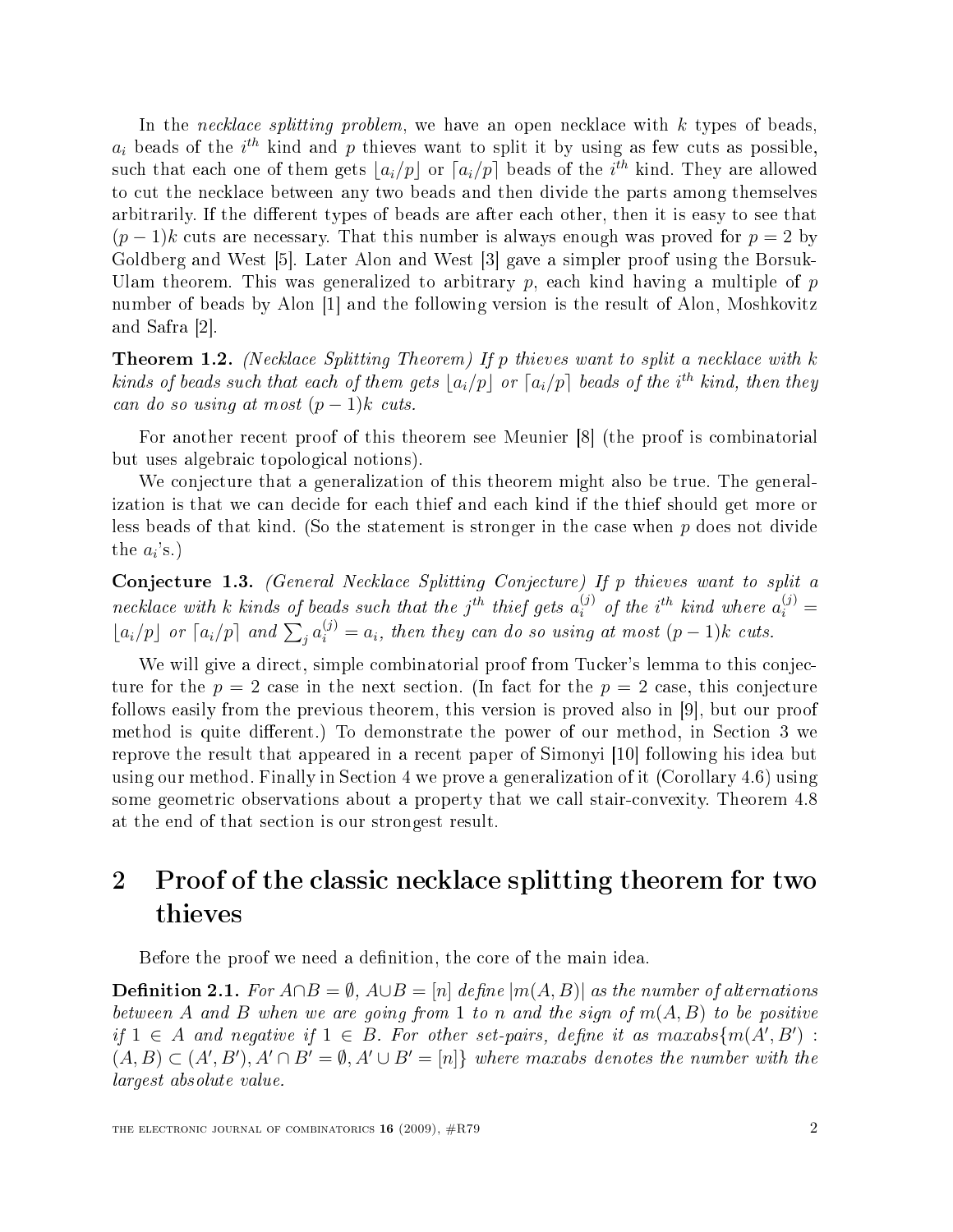Eg. if  $n = 5, A = \{2\}, B = \emptyset$ , then  $|m(A, B)| = 4$  because we can take  $A' = \{2, 4\}$  and  $B' = \{1,3,5\}$ . Note that the sign of  $m(A, B)$  is well-defined because whether 1 belongs to A' or B' is determined by A and B. Eg.  $m({2}, \emptyset) = -(n-1), m({3}, {5}, 6) = n-3$ , while  $m([n], \emptyset) = 0$ . Note that  $|m(A, B)| \leq n - 1$ . Its connection to splitting necklaces is that if we associate the beads of the necklace with  $[n]$  according to their order, then this number determines the maximum number of cuts with which we can provide a splitting of the necklace that lets the beads belonging to A go to the first thief, those in B to the second, while the ownership of the rest does not matter. Using this function, we can prove Conjecture 1.3 for  $p=2$ .

**Theorem 2.2.** (General Necklace Splitting for two thieves) If two thieves want to split a necklace with k kinds of beads such that the j<sup>th</sup> thief gets  $a_i^{(j)}$ a necklace with k kinds of beads such that the j<sup>th</sup> thief gets  $a_i^{(j)}$  of the i<sup>th</sup> kind where  $a_i^{(j)} = \lfloor a_i/2 \rfloor$  or  $\lceil a_i/2 \rceil$  and  $a_i^{(1)} + a_i^{(2)} = a_i$ , then they can do so using at most k cuts.

*Proof.* Our goal is to give a  $\lambda$  coloring fot the use Tucker's lemma. Denote the types of the beads by the numbers from 1 through  $k$ . Associate the beads of the necklace with |n| according to their order. The first idea is that  $\lambda(A, B) = +1$  if the number of the 1 beads in A is more than  $a_1/2$ , and it is  $-1$  if the number of the 1 beads in B is more than  $a_1/2$ . If none of this happens, then  $\lambda(A, B) = +2$  if the number of the 2 beads in A is more than  $a_2/2$ , and it is  $-2$  if the number of the 2 beads in B is more than  $a_2/2$ , etc. This function is antipodal and it cannot have an opposing inclusion (since two disjoint sets annot both have more than half of the beads of the same kind) but unfortunately it does not color all the set-pairs. So we have to extend it.

If  $|m(A, B)| > k+1$ , then let  $\lambda(A, B) = m(A, B)$  and if  $|m(A, B)| < k$ , then let us keep our earlier definition, ie.  $\lambda(A, B) = +1$  if the number of the 1 beads in A is more than  $a_1/2$  etc. Note that we cannot have an opposing inclusion for a set-pair with  $|\lambda(A, B)| \geq k + 1$ , because if we have an inclusion, then the extensions of the bigger setpair of the in
lusion are also extensions for the smaller set-pair of the in
lusion, thus the sign of the bigger must be the same as the sign of the smaller if their absolute values are the same. We have seen it earlier that no opposing inclusion can occur for  $|\lambda(A, B)| \leq k$ . thus using Tucker's lemma there must be an uncolored set-pair. For this set-pair we must have  $|m(A, B)| \leq k$ . Thus we have an assignment where for every i, nobody has more than  $a_i/2$  of the i beads and no matter how we expand this assignment, the number of necessary cuts is always at most k. Therefore we can divide the rest of the beads in any way among the two thieves.  $\Box$ 

#### 3Proof of Simonyi's result

To demonstrate the power of our method, in this section we reprove the result that appeared in a recent paper of Simonyi [10].

**Theorem 3.1.** If two thieves want to split a necklace with  $k$  kinds of beads, each kind having an even number, and we are given two disjoint subsets of [k],  $D_1$  and  $D_2$ , not both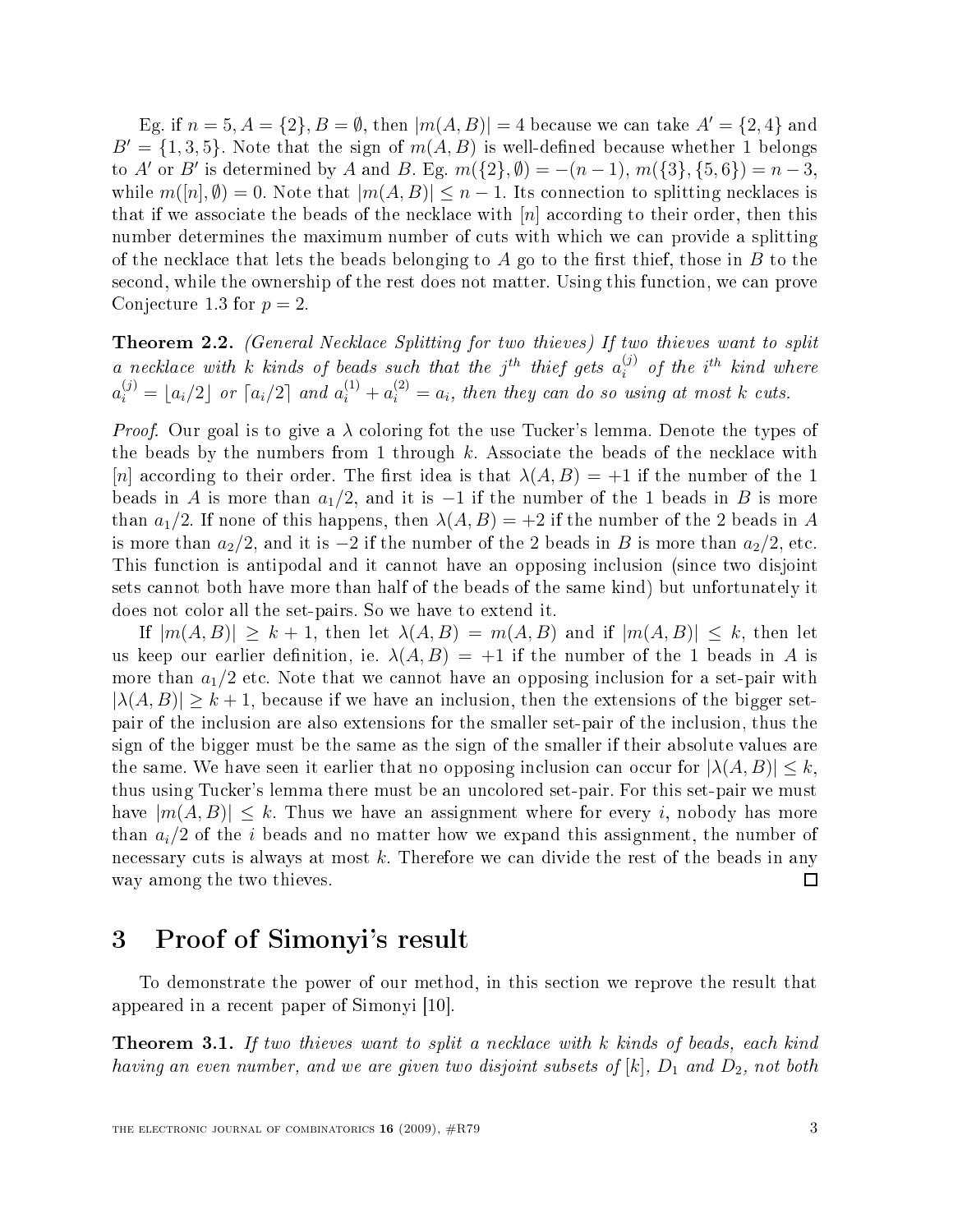empty, then they can split the necklace using at most  $k-1$  cuts, such that the distribution is either completely even or the j<sup>th</sup> thief gets more beads of type i if and only if  $i \in D_j$ .

He used a lemma, whose ombinatorial equivalent is the following.

**Lemma 3.2.** (Octahedral Tucker-Bacon lemma) If for any set-pair  $A, B \subset [n], A \cap B =$  $\emptyset$ ,  $A \cup B \neq \emptyset$  we have an  $\emptyset \neq \lambda(A, B) \subset \pm [n]$  color set, such that  $\lambda(A, B) = -\lambda(B, A)$  and if  $(A_1, B_1) \subset (A_2, B_2)$ , then  $\lambda(A_1, B_1) \cap -\lambda(A_2, B_2) = \emptyset^1$ , then for any pair of disjoint subsets of  $[n]$ , I and J, not both empty, there is a chain of set-pairs,  $\{(A_h, B_h)\}\$  such that  $\cup \lambda(A_h, B_h) = I \cup -J.$ 

This lemma easily follows from the ontinuous version and we will anyhow prove the same result without using this lemma, thus we omit its proof. Now we sketch how this lemma implies Simonyi's theorem using our method.

*Proof.* The main idea is the same as in our previous proof, we define a  $\lambda$  function to use the Octahedral Tucker-Bacon lemma. If  $m(A, B) \geq k$ , then  $\lambda(A, B) = \{m(A, B) + 1\}$ , if  $m(A, B) \leq -k$ , then  $\lambda(A, B) = \{m(A, B) - 1\}$ . If  $|m(A, B)| < k$ , then  $+i \in \lambda(A, B)$  if the number of the *i* beads in A is more than  $a_i/2$ , and  $-i \in \lambda(A, B)$  if the number of the *i* beads in B is more than  $a_i/2$ . This way  $\lambda(A, B)$  is indeed a subset of  $\pm[n]$ . Define  $I = D_1$ and  $J = D_2$  and apply the Octahedral Tucker-Bacon lemma (if something is uncolored, then there is a fair division with  $k-1$  cuts and we are done). For the largest element of the chain that we get, we must have  $\lambda(A, B) = I \cup -J$  because if someone already has the majority of the  $i$  beads in a smaller set, he must also have it in a larger set. Any extension of this set has at most  $k-1$  cuts thus it has an extension in which the majority of each type of bead from  $I \cup J$  goes to the respective thief while the other types are divided evenly.  $\Box$ 

#### 4Proof of <sup>a</sup> generalization

To prove the generalization of Simonyi's result, first we need some geometric observations. Denote by  $e_i$  the  $i^{th}$  unit vector of the standard basis of  $\mathbb{R}^k$ .

**Definition 4.1.** We say that  $S \subset \mathbb{Z}^k$  is stair-convex if between any two of its points p, q there is a monotone path meaning that there exists a sequence,  $\{p = r_0, r_1, \ldots, r_h = q\} \subset S$ and a suitable signing of the standard basis,  $\epsilon_i = \pm e_i$  such that for any j there is a i such that  $r_{j+1} - r_j = \epsilon_i$ .

It is easy to see that the interse
tion of a staironvex set with a line parallel to one of the axes is always an interval of integers. The intersection of a stair-convex set with an axis-parallel box is also a staironvex set.

**Definition 4.2.** For a set  $S \subset \mathbb{Z}^k$ , let  $S_i^- = \{z \in \mathbb{Z}^k | z \notin S, \exists t \in \mathbb{N} \ z + t e_i \in S \}$  and similarly  $S_i^+ = \{z \in \mathbb{Z}^k | z \notin S, \exists t \in \mathbb{N} \ z - t e_i \in S \}.$ 

t ins is the analogue of not having an opposing inclusion for this multicolored version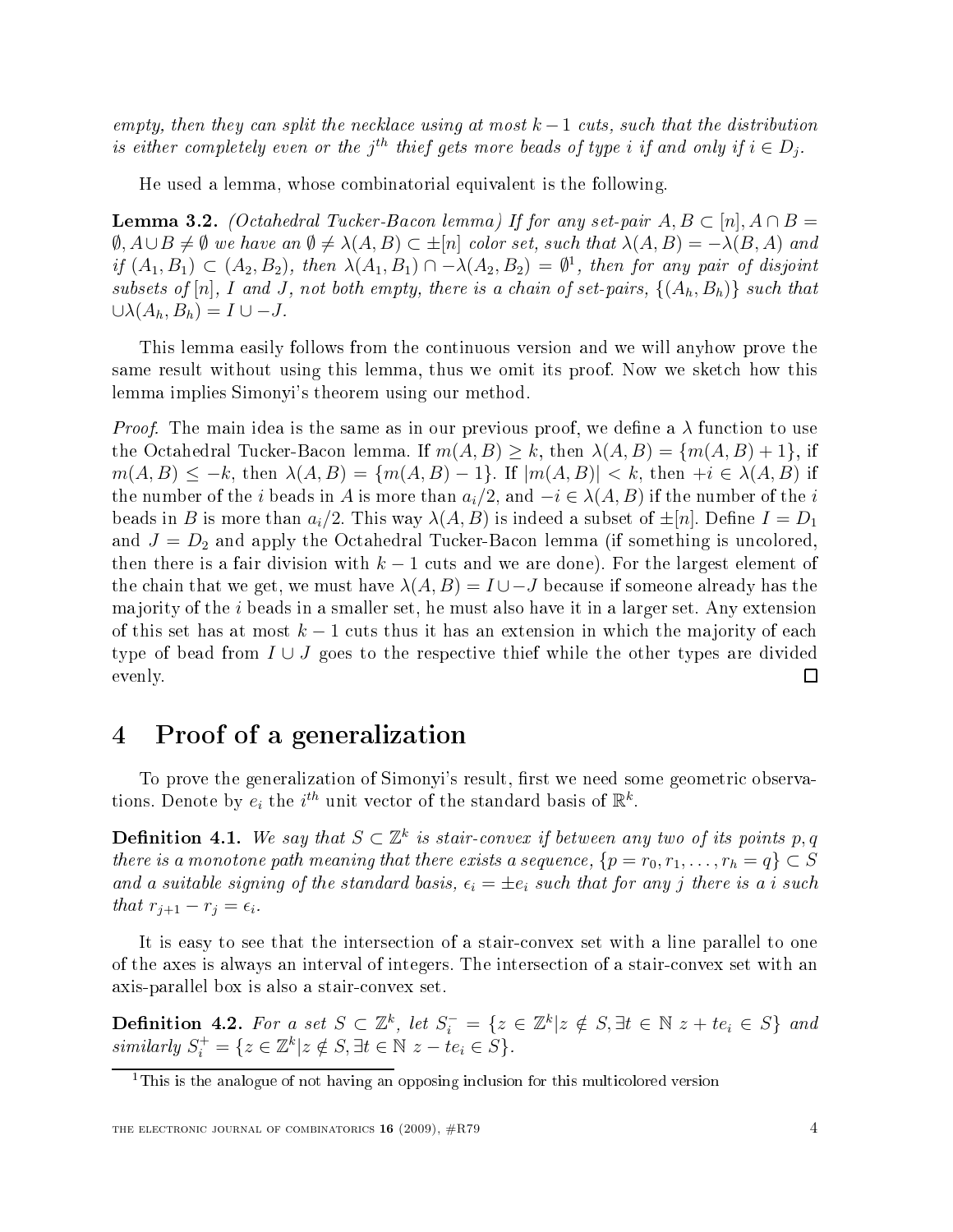Claim 4.3. If S is stair-convex, then  $S_i^-$  and  $S_i^+$  are disjoint. The set  $S_i^- \cup S \cup S_i^+$  is also stair-convex, and if S is symmetric to the origin, then  $S_i^- = -S_i^+$ .

This claim implies that the sets  $S^{[1]} = S_1^- \cup S \cup S_1^+, S^{[2]} = (S^{[1]})_2^- \cup S^{[1]} \cup (S^{[1]})_2^+, \ldots,$  $S^{[k]} = (S^{[k-1]})_k^- \cup S^{[k-1]} \cup (S^{[k-1]})_k^+$ <sup>+</sup> are all stair-convex. It is clear that  $S^{[k]} = \mathbb{Z}^k$  if  $S \neq \emptyset$ , moreover, already  $S^{[k-1]} = \mathbb{Z}^k$  if S intersects every hyperplane of the form  $x_k = i$ .

**Claim 4.4.** If  $\ell$  is a line passing through the origin, then  $L = \{z \in \mathbb{Z}^k | \exists p \in \ell \, ||p-z||_{\infty}$  $1\}$  is a stair-convex set that is symmetric to the origin. Therefore  $L^{[i]}$  is also a symmetric

Now we are ready to prove the following theorem whi
h gives a generalization of Simonyi's result (Theorem 3.1).

**Theorem 4.5.** Suppose two thieves want to split a necklace with k kinds of beads, and we are given a sequence  $\alpha_1, \ldots, \alpha_k$ , not all zero. Then there is a  $t \in \mathbb{R}$  such that they can split the necklace using at most  $k-1$  cuts, such that the number of i beads of the first thief minus the number of i beads of the second thief is the closest integer to  $t\alpha_i$  whose parity equals the parity of  $a_i$ .<sup>2</sup>

Moreover, if none of the  $\alpha_i$ 's is zero, then for  $\ell = \{t \cdot \underline{\alpha}\}\$  and  $L = \{z \in \mathbb{Z}^k | \exists p \in \mathbb{Z}\}$  $\ell||p-z||_{\infty} < 1$ } we can achieve that the point whose i<sup>th</sup> coordinate is the difference of the i beads lays in L.

Corollary 4.6. Suppose two thieves want to split a necklace with k kinds of beads, each kind having an even number, and we are given two disjoint subsets of  $[k],\, D_1$  and  $D_2,$  not both empty. Then there is a  $d \in \mathbb{N}$ , such that they can split the necklace using at most  $k-1$  cuts, such that the number of i beads of the first thief is  $a_i/2+d$  for  $i \in D_1$ ,  $a_i/2-d$ for  $i \in D_2$  and  $a_i/2$  for  $i \notin D_1 \cup D_2$ .

*Proof.* (of the corollary.) Choose  $\alpha_i = 1$  for  $i \in D_1$ ,  $\alpha_i = -1$  for  $i \in D_2$  and  $\alpha_i = 1/2n$ for  $i \notin D_1 \cup D_2$ . The theorem gives us a  $z \in \mathbb{Z}^k$  and a  $t \in \mathbb{R}$  such that  $||t \cdot \underline{\alpha} - z||_{\infty} < 1$ . Since every  $a_i$  is even, the differences in the number of beads,  $z_i$ , will be also even. For  $i,j\in D_1$  we have  $|z_i-z_j|\leq |z_i-t|+|t-z_j|<1+1,$  thus  $z_i=z_j.$  For  $i\in D_1, j\in D_2$  we have  $|z_i + z_j| \leq |z_i - t| + |t + z_j| < 1 + 1$ , thus  $z_i = -z_j$ . Since  $z_i \leq n$ , we also know that  $t < n+1$ . For  $i \notin D_1 \cup D_2$ ,  $1 > |z_i - t/2n| > |z_i| - |(n+1)/2n|$  and the parity implies  $z_i = 0$ . This proves the statement (after a possible swap of the rôles of the thieves.)  $\Box$ 

Proof. (of the theorem.) The proof will be very similar to the proof of the normal ne
kla
e splitting theorem. Let  $\ell$  be  $\{t \cdot \underline{\alpha}\}$  and  $L = \{z \in \mathbb{Z}^k | \exists p \in \ell | |p - z|_{\infty} < 1\}$ . Then  $L, L_1^-, L_1^+, \ldots, (L^{[k-2]})_k^ _{k-1}^-, (L^{[k-2]})_{k-1}^+$  give a partitioning of the space (unless  $\alpha_k = 0$  but we can suppose without loss of generality that this is not the case). For simplicity, define  $H_i = (L^{[k-i-1]})_{k-i}^+$  and  $-H_i = (L^{[k-i-1]})_k^$  $k-i$  as the only property that we will use is that  $\mathbb{Z}^k \setminus \cup_{j < i} (H_j \cup -H_j)$  is stair-convex. (And define  $L^{[0]} = L$ , so that  $H_{k-1} = L_1^+$ .)

 $\Box$ 

 $\Box$ 

<sup>-</sup> It there are two such integers, then one of them.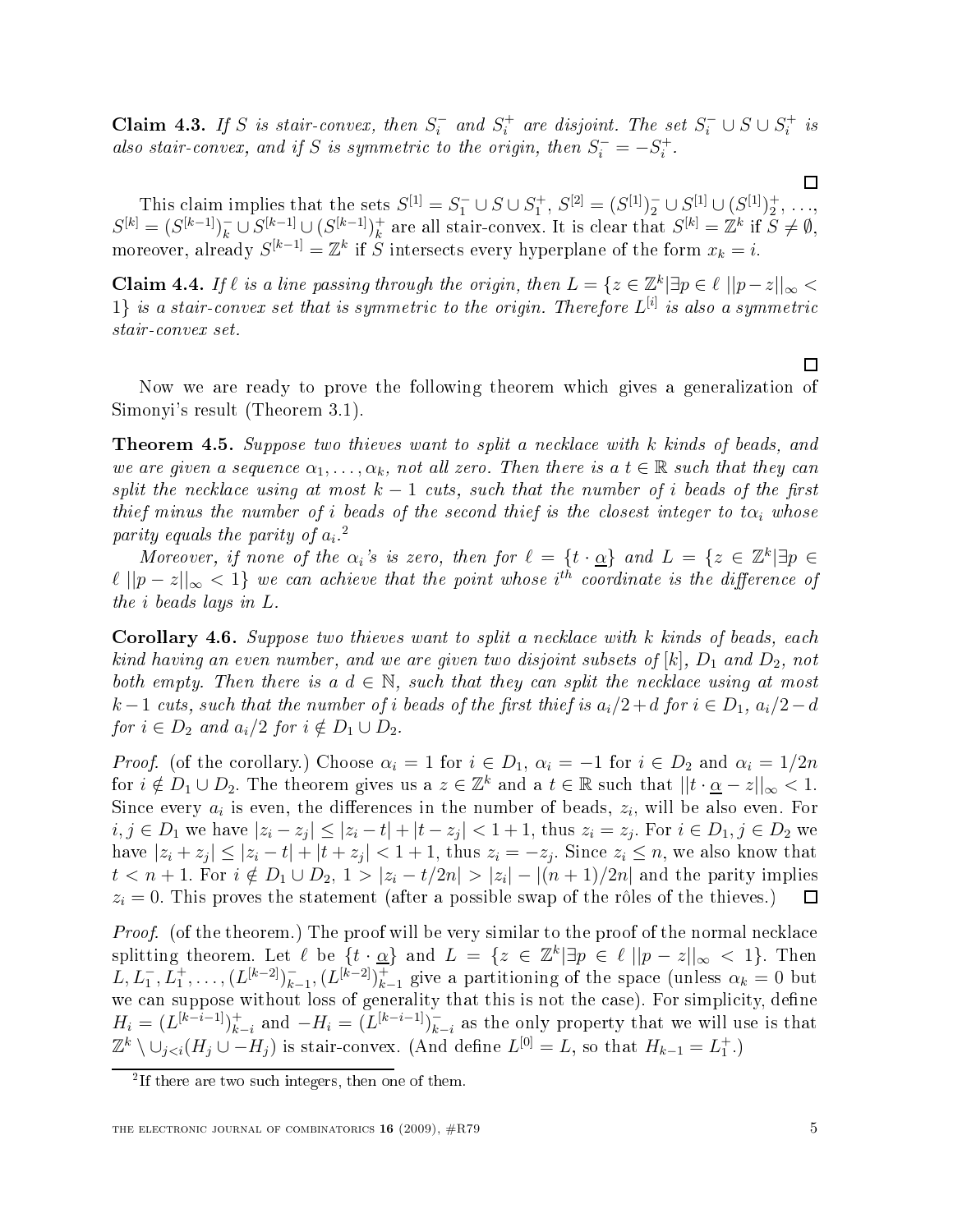For any set-pair  $(A, B)$  we define a mapping  $\varphi$  to  $\mathbb{Z}^k$  where  $\varphi_i$  equals the number of  $i$ beads in A minus the number of i beads in B. We say that  $(A, B)$  avoids  $S$  if  $\varphi(A, B) \notin S$ . Now we can define  $\lambda$ .

If  $|m(A, B)| \geq k$ , then  $\lambda(A, B) = m(A, B)$ . If  $|m(A, B)| < k$ , then we define  $\lambda$  as follows. If the  $\varphi$  of every extension of  $(A, B)$  is in  $H_1$ , then  $\lambda(A, B) = +1$  and if every extension is in  $-H_1$ , then  $\lambda(A, B) = -1$ . If the  $\varphi$  of every extension of  $(A, B)$  that avoids  $H_1 \cup -H_1$ , is in  $H_2$ , then  $\lambda(A, B) = +2$  and if every such extension is in  $-H_2$ , then  $\lambda(A, B) = -2$ . Generally, we define  $\lambda(A, B) = \pm i$  if the  $\varphi$  of every extension of  $(A, B)$ that avoids  $\cup_{j, is in  $\pm H_i$ .$ 

Claim 4.7. If  $|m(A, B)| < k$  and  $|\lambda(A, B)| \nleq i$ , then it has an extension that avoids  $\cup_{i\leq i}(H_i\cup -H_i).$ 

*Proof.* By induction, we can suppose that  $(A, B)$  has an extension that avoids  $\cup_{j < i} (H_j \cup$  $-H_j$ )∪ $H_i$  and another that avoids  $\cup_{j. Since  $\mathbb{Z}^k\setminus\cup_{j is stair$$ convex, between any two of its points there is a monotone path. The  $\varphi$ 's of the possible extensions of  $(A, B)$  form a box in  $\mathbb{Z}^k$ , if we intersect this box with  $\mathbb{Z}^k \setminus \cup_{j < i} (H_j \cup -H_j)$ , we get a stair-convex set. When going from the extension avoiding  $H_i$  to the one avoiding  $-H_i$  on the monotone path inside this stair-convex set, somewhere on the way we must avoid both  $H_i$  and  $-H_i$  because of Claim 4.3. □

It is easy to see that  $\lambda$  satisfies the conditions of Tucker's lemma and that we cannot have an opposing inclusion, thus it is somewhere undefined. No matter how we extend this assignment, the number of necessary cuts is always at most  $k-1$  and it has an extension that avoids all the  $H_i$ 's because of the previous claim. We can divide the rest of the beads such that we stay in the closure of L and (moreover) if  $\alpha_i \neq 0$  for all i, then we can even stay in L. We are done.  $\Box$ 

Of course the same proof works for a much larger class of functions, instead of  $L$ , we could have omitted the integers close to  $y = x^3$  or a d-dimensional subspace. In fact, we have proved the following theorem.

**Theorem 4.8.** If a stair-convex set  $S \subset \mathbb{Z}^k$ , that is symmetric to the origin, intersects every integer affine subspace that is perpendicular to  $e_{j_1}, \ldots e_{j_d}$  for some  $j_1, \ldots, j_d$ , then we can split any necklace among two thieves with  $k - d$  cuts such that there is an  $s \in S$ such that the number of  $i$  beads of the first thief minus the number of  $i$  beads of the second thief is the closest integer to the i<sup>th</sup> coordinate of s whose parity equals the parity of  $a_i$ .<sup>3</sup>

Moreover, if  $\forall i$  and  $s \in S$  either  $s + e_i \in S$  or  $s - e_i \in S$ , then we can achieve that the point whose  $i^{th}$  coordinate is the difference of the *i* beads lays in  $S$ .

#### 5Remarks and acknowledgment

I am thankful to Gábor Simonyi for his very useful advice and finding several mistakes in the earlier versions of this paper. I am also thankful to Zoltán Király for early dis
ussions

In there are two such integers, then one of them.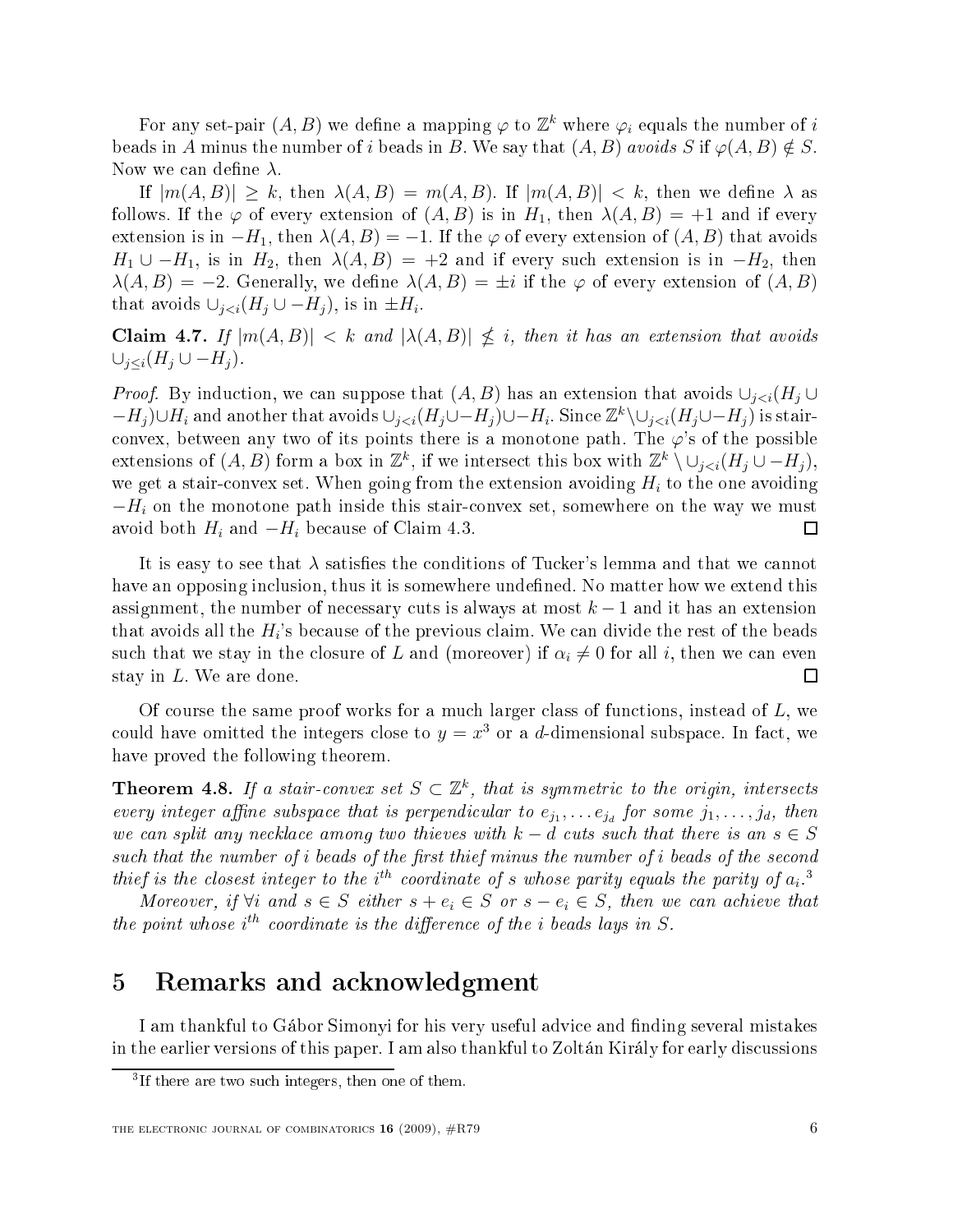on the subjest and to Gábor Tardos for disproving one of my earlier conjectures, that would have stated that  $(p-1)k$  cuts are enough even if we demand that the thieves follow each other in cyclic order, eg. for  $p = 3, k = 2$  the parts must belong to the 1, 2, 3, 1, 2, thief (where any part can be empty too). This suggests that the combinatorial proof might not work for bigger p's, not even if we use  $Z_p$ -Tucker's lemma or some other analogue. However, we cannot resist to state another conjecture that is stronger than the General Ne
kla
e Splitting Conje
ture.

Conjecture 5.1. (Strong Necklace Splitting Conjecture) If p thieves want to split a necklace with  $k$  kinds of beads such that the  $j^{th}$  thief gets  $a_i^{(j)}$  $i^{(j)}$  of the i<sup>th</sup> kind where  $a_i^{(j)} \geq \lfloor a_i/p \rfloor$ and  $\sum_{j} a_i^{(j)} = a_i$ , then they can do so using at most  $(p-1)k$  cuts.

Those who are familiar with the proof of the Ne
kla
e Splitting Theorem should note that even if one can prove this conjecture for prime  $p$ 's, it does not imply automatically that it also holds for composite  $p$ 's as in that proof.

Are these conjectures true for at least  $p = 3$ ?

Is there a simple characterization for the sets  $S$  for which it is true that we can split any necklace among two thieves with  $k - d$  cuts such that there is an  $s \in S$  such that the number of i beads of the first thief minus the number of i beads of the second thief is the  $i^{th}$  coordinate of s?

## Referen
es

- [1] N. Alon, Splitting necklaces, Advances in Mathematics 63 (1987), 247-253.
- [2] N. Alon, D. Moshkovitz and M. Safra, Algorithmic construction of sets for k-restrictions, ACM Transa
tions on Algorithms 2 (2006), 153-177.
- [3] N. Alon and D. B. West, The Borsuk-Ulam Theorem and bisection of necklaces, Proc. Amer. Math. So
. 98 (1986), 623-628.
- [4] R. M. Freund, M. J. Todd: A Constructive Proof of Tucker's Combinatorial Lemma. J. Comb. Theory, Ser. A 30(3): 321-325 (1981).
- [5] C. H Goldberg and D. B. West, Bisection of circle colorings, SIAM J. Algebraic Discrete Methods 6 (1985), 93-106.
- [6] L. Lovász, Kneser's Conjecture, Chromatic Numbers and Homotopy, J. Comb. Th. A 25, 319-324, 1978.
- [7] J. Matoušek, A combinatorial proof of Kneser's conjecture, Combinatorica 24 (1) (2004), 163-170.
- [8] F. Meunier, Polytopal complexes: maps, chain complexes and... necklaces, arXiv:0806.1488v1
- [9] F. Meunier, Discrete Splittings of the Necklace, Math. of Operation Research, 33, 678-688, 2008.